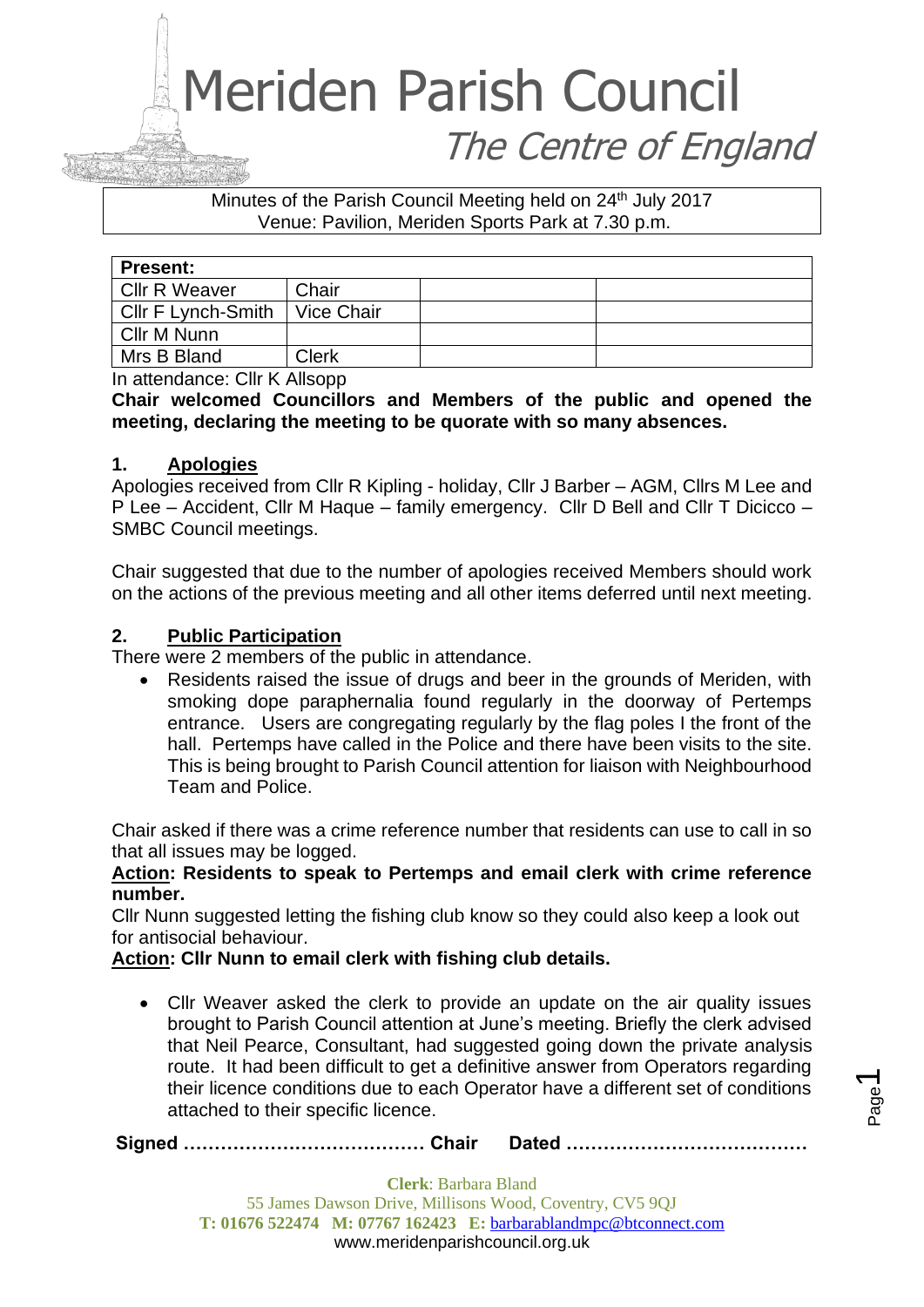# Meriden Parish Council The Centre of England

SMBC also deal with any licence application individually and do not look at the cumulative effect of air quality or indeed dust nuisance emanating from all operations collectively. The national benchmark is used by the EA to set what is/is not acceptable for monitoring purposes. When the Parish Council have asked the EA for assistance, it was confirmed that unless an Operator was in breech of their licence conditions, the EA would not follow up any further required due to funds and resources. This is used individually for operators. An independent laboratory to be sourced to carry out anlaysis of air quality. It was also suggested that the Parish Council would formally write to the EA and request all data from the Quarry Operators under Freedom of Information request.

Chair requested a new sample be collected; half the sample be sent to SMBC's Environmental Health logging the concerns regarding air quality, so it may be formally logged and a formal complaint made. She further added that the Parish Council would undertake independent analysis depending on cost, and if this was to be an issue then an increase in precept would have to be considered.

**Action: Residents to send sample and formal complaint to SMBC Environmental Health. Clerk to source independent Laboratory for analysis of air quality in Meriden. Clerk to write to EA with FOI request for monitoring records of air quality analyses.**

# **3. Declarations of Interest**

3a To declare any personal interests in items on the agenda and their nature. Nothing to declare.

3b To declare any prejudicial interests in items on the agenda and their nature Nothing to declare.

# **4. Minutes & Confidential Matters**

The minutes of the Parish Council meeting held on 24<sup>th</sup> July 2017, circulated prior to meeting, were considered for accuracy. Members approved the minutes as a true record.

**IT WAS RESOLVED** Cllr M Nunn proposed acceptance of the minutes of Parish Council meeting held on 26th June 2017, seconded by Cllr R Weaver.

# **5. Finance**

5.1 Approve July Payments

The clerk circulated July payments for consideration and approval.

(i) Meriden Parish Council July payments £4,435.92.

**IT WAS RESOLVED** Cllr F Lynch-Smith proposed approval of Meriden Parish Council July payments of £4,435.92 seconded by Cllr M Nunn.

**Signed ………………………………… Chair Dated …………………………………**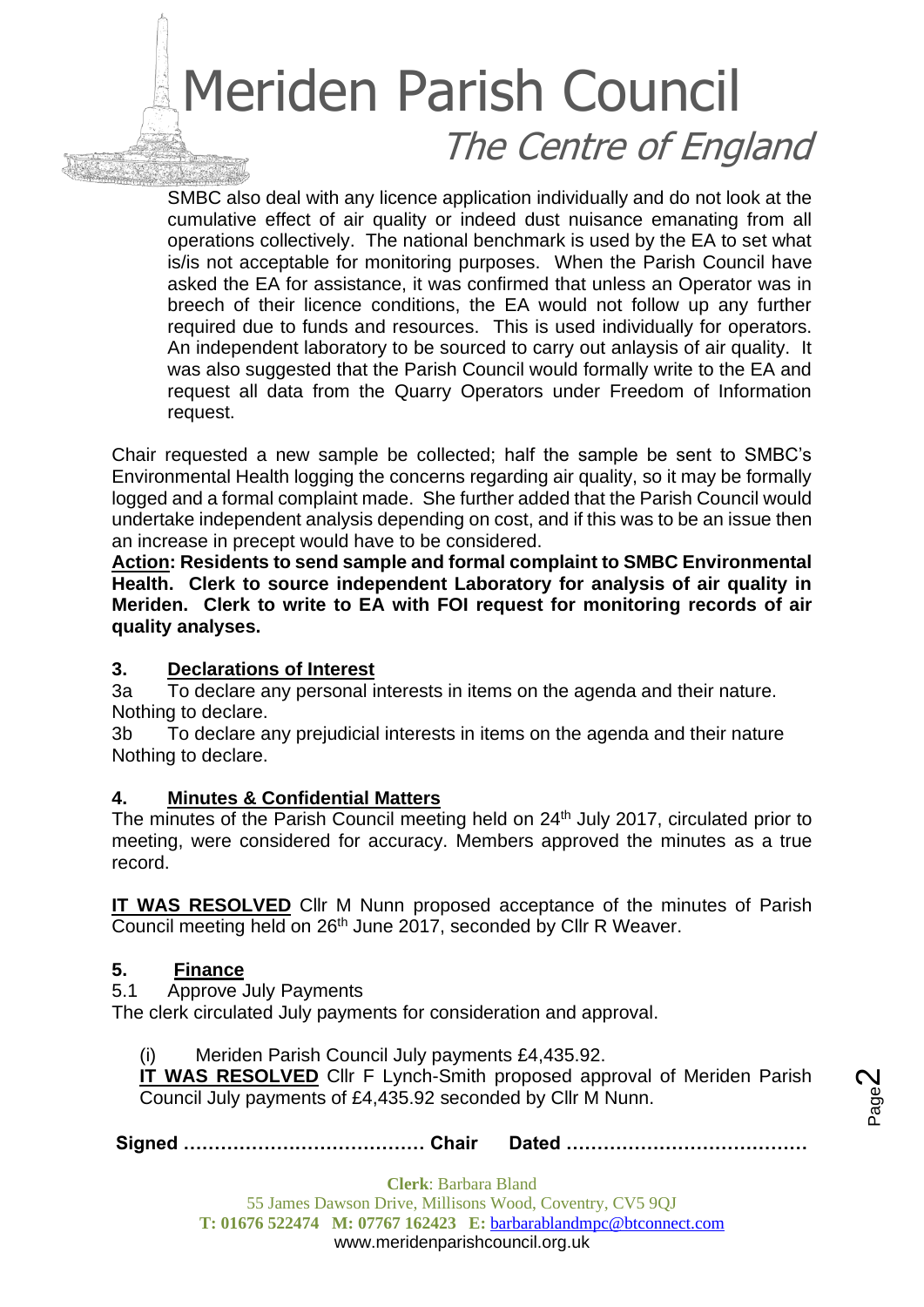# Meriden Parish Council The Centre of England

(ii) Meriden Sports Park July payments £8,703.94.

**IT WAS RESOLVED** Cllr M Nunn proposed approval of Meriden Sports Park July payments of £8,703.94 seconded by Cllr F Lynch-Smith.

5.2 Annual Return & External Audit 2016-17

Chair advised there had been no further communication from Grant Thornton.

5.3 Income & Expenditure 01 April-30 June 2017

Chair reported that the finance committee had met prior to the Parish Council meeting today, and their recommendation to approve the Quarter 1 Bank Reconciliation and Income & Expenditure Account.

**IT WAS RESOLVED** Cllr Lynch-Smith and Cllr M Nunn approved Finance Committee recommendation.

5.4 Freehold transfer of Sports Park and VAT

Chair advised this remains with SMBC Legal Team.

# **6. Progress Reports**

*Chair advised there would be no updates to the following standing.*

6.1 Village Hall Management Committee Nothing to report.

6.2 War Memorials

Nothing to report.

6.2(i) Heritage Monuments & Memorial Funding Nothing to report.

6.2(ii) Merchant Navy Day Nothing to report.

6.3 Meriden Pool Nothing to report.

6.4 Allotments Nothing to report.

6.5 Footpaths/Forum Nothing to report.

6.6 Quarries Liaison Group Nothing to report.

**Signed ………………………………… Chair Dated …………………………………**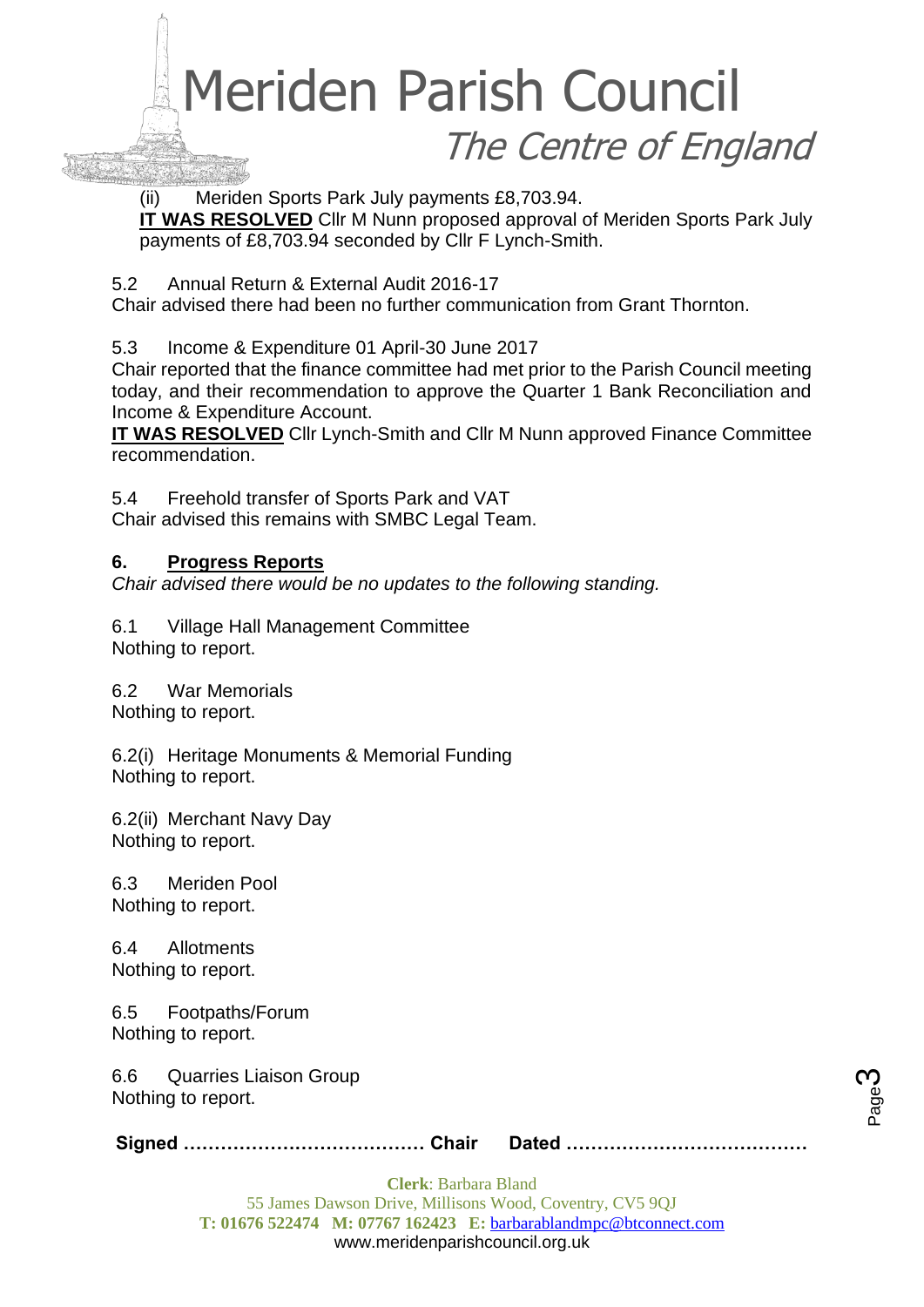

6.7 Solihull Area Committee Nothing to report.

6.8 Tree Wardens & TPO List Nothing to report.

6.9 Community Surgeries Nothing to report.

6.10 Community Speed Watch

Chair advised that Cllr Barber had replied directly to the resident who had raised her concerns regarding the speed of traffic on Hampton Lane, and around Meriden generally. Cllr Dicicco and Dame Caroline Spelman MP had also been emailed regarding Meriden's Speed Watch. Cllr Lynch-Smith reported her disappointment with Police support to get the volunteers trained up and also to conclude final training for the Parish Council so we can operate Speed Watch independently. The recent Speed Watch sessions were successful and one was operated on Hampton Lane, however the last session was cancelled due to the Police not turning up. With the current inconsistencies from Solihull Police the volunteer team is becoming disheartened. *Please see Action to item 8 below.*

6.11 HS2 Nothing to report.

6.12 Meriden Sports Park (quarterly summary only) Nothing to report.

6.13 Meriden Sport & Recreation Trust Update Nothing to report.

# **7. Clerk's Report**

Circulated to Members.

# **8. District and Ward Councillor Reports**

Cllr Dicicco emailed to raise concerns regarding speeding traffic and Meriden's Speed Watch. This issue had been raised by a resident with Dame Caroline Spelman MP. Cllr Dicicco is following this up with Solihull Police regarding the traffic situation in Meriden and also liaising with the Parish Council regarding a Speed Watch initiative.

Cllr Lynch-Smith stated that she was disappointed that this issue has been raised as Meriden has a Speed Watch team but due to the constraints of Police personnel supporting Meriden's Speed Watch team it has not been possible to actively operate Meriden's Speed Watch due to training requirements and the redeployment of the Police team dealing with recent high alert terrorism.

**Signed ………………………………… Chair Dated …………………………………**

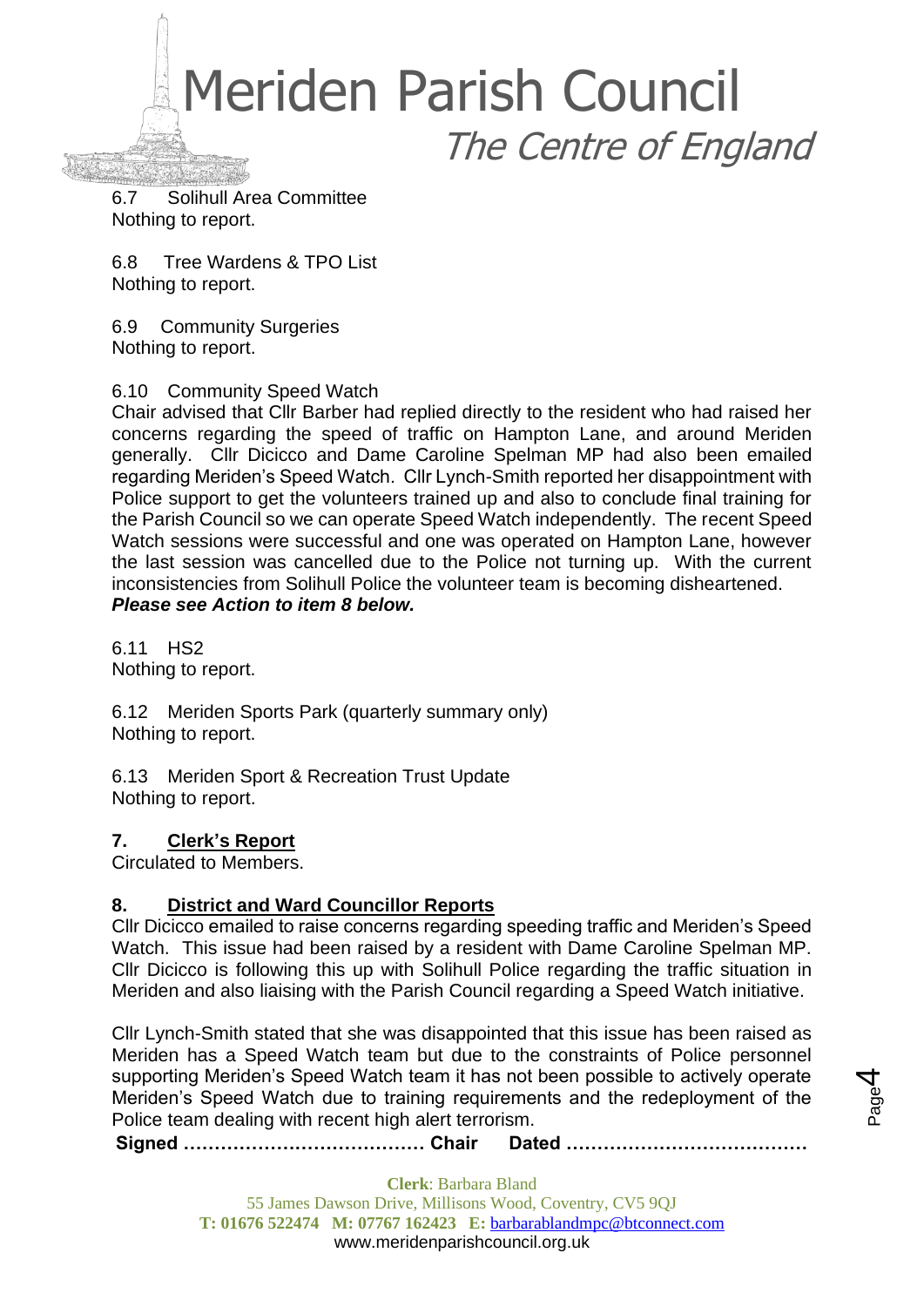

Cllr Allsopp further reported that Ashley Prior had attended a meeting with the Parish Council regarding the traffic concerns and to support the Parish Council with traffic calming measures.

**Action: Cllr Allsopp will reply to Cllr Dicicco on behalf of the Parish Council. Cllr Lynch-Smith will follow up with Cllr Barber to confirm training dates for new volunteers and final training for the existing Meriden Speed Watch team.**

Cllr Allsopp reported that he had forwarded an email to the clerk from Mike Eastwood regarding Meriden Gate. Chair stated that this would be picked up under item 10.3 Meriden Gate.

#### **9. Correspondence & Communication**

All correspondence has been circulated to Members via email prior to the meeting, to which Members acknowledged receipt.

#### **10. Meriden Village Matters**

10.1 Library Update Nothing to report.

10.2 Village Commemoration WW1 Nothing to report.

10.2(i) WW1 Poppy Memorial Site Nothing to report.

10.3 Meriden Gate

Chair reported that Cllr Allsopp had forwarded an email received from Mike Eastwood, Principal Landscape Architect SMBC, regarding an update to the numerous enquires made as to the current status of SMBC adopting the site. The following email provides and update:-

*"Dear Cllr. Allsopp, I refer to your recent telephone call to the office.*

*With regard the Public Open Space, I can confirm that Council Officers met with representative of Barratt David Wilson Homes (BDWH) on 21 June 2017 to carry out an inspection of the public open space and SUDS area at Maxstoke Lane and set out a list of outstanding defects and remedial works required prior to the transfer of the open space to the Council and adoption of the SUDS.*

*My colleague David Waterson (Strategic Land & Property) has written further today requesting confirmation of acceptance of the outstanding remedial works/actions and notification as to when the works are considered to have been completed so that a reinspection can be arranged.*

**Signed ………………………………… Chair Dated …………………………………**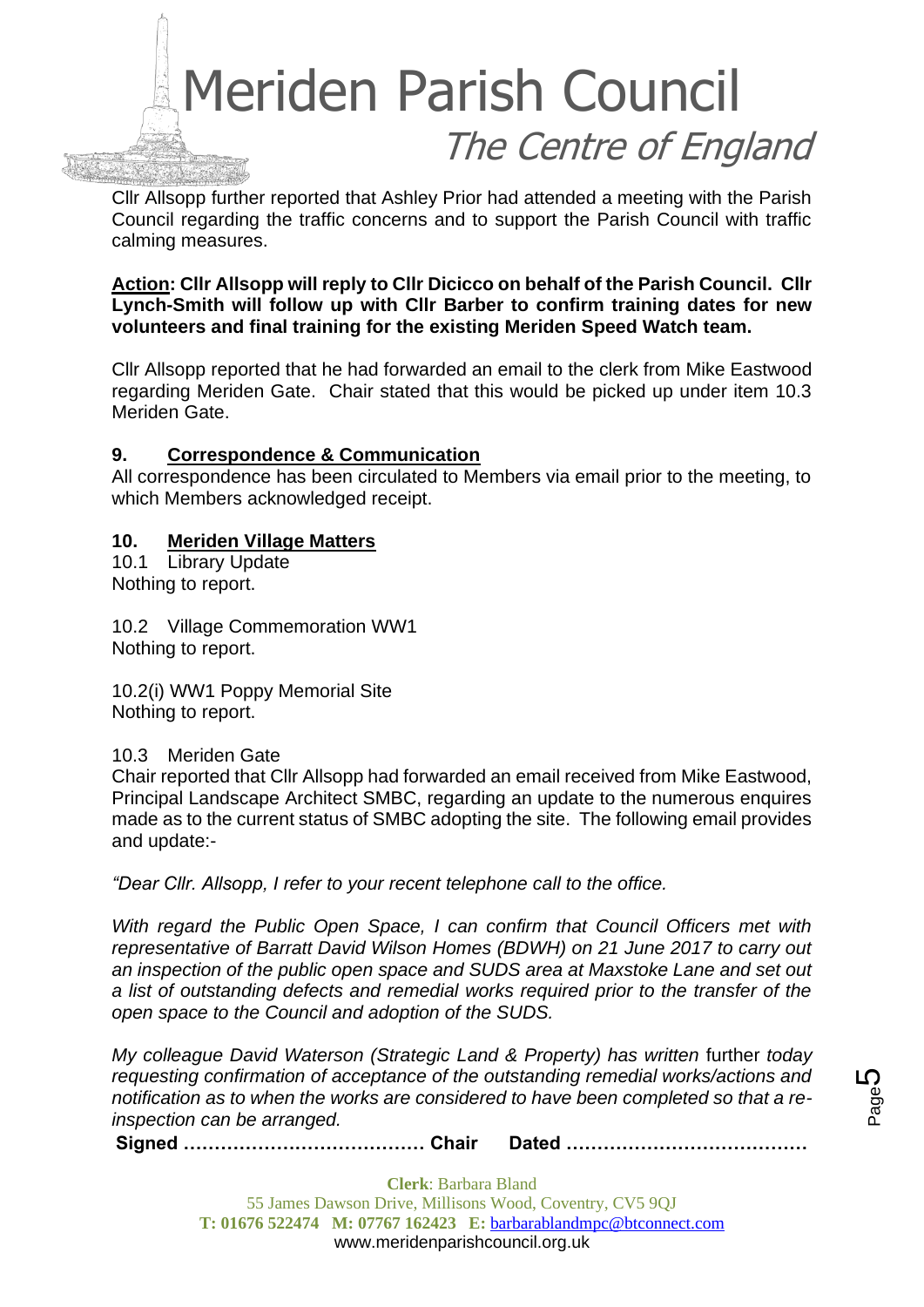

*In respect of any Highway issues, I have copied in Debbie Schneider on the e-mail who can clarify the current situation with regard matters of highway adoption."*

Chair thanked Cllr Allsopp for his support in concluding this issue. Cllr Allsopp advised that an email from Mike Eastwood dated  $17<sup>th</sup>$  February 2017 advised "I will liaise with my colleagues in Planning and request that this is registered as an enforcement case." The clerk reported that a resident had contacted her to advise a road sweeper had been on site. However significant weeds are visible in the block paving, verges and open space without any maintenance management.

**Action:** Cllr Allsopp and the clerk to continue liaison with SMBC.

10.4 Taylor Wimpey (Transfer of Allotments/freehold land) Nothing to report.

10.5 Highways Please refer to item 12.2(i) below.

10.6 Land Registry & Ownership Nothing to report.

10.7 Solihull Neighbourhoods in Bloom 2017 Nothing to report.

10.8 Litter Nothing to report.

10.9 Mobile Mast Update Nothing to report.

10.10 Local Council Award Scheme Chair advised this will be picked up at Council Development Day arranged for 16<sup>th</sup> September 2017.

10.11Meriden Public Transport

Chair advised a response from Mayor Street, Mayor of West Midlands, had been received and read content to the meeting as follows:-

*"Thank you for your letter and attached petition regarding the Taxi-bus and Ring & Ride services. I am very sorry to hear that you deem te changes to be unsatisfactory.*

*I have passed on your correspondence to the Transport for West Midlands (TfWM) section of the West Midlands Combined Authority for review. I can confirm that any petition will be considered in accordance with Transport for West Midlands' Petitions Protocol.*

Page ပ

**Signed ………………………………… Chair Dated …………………………………**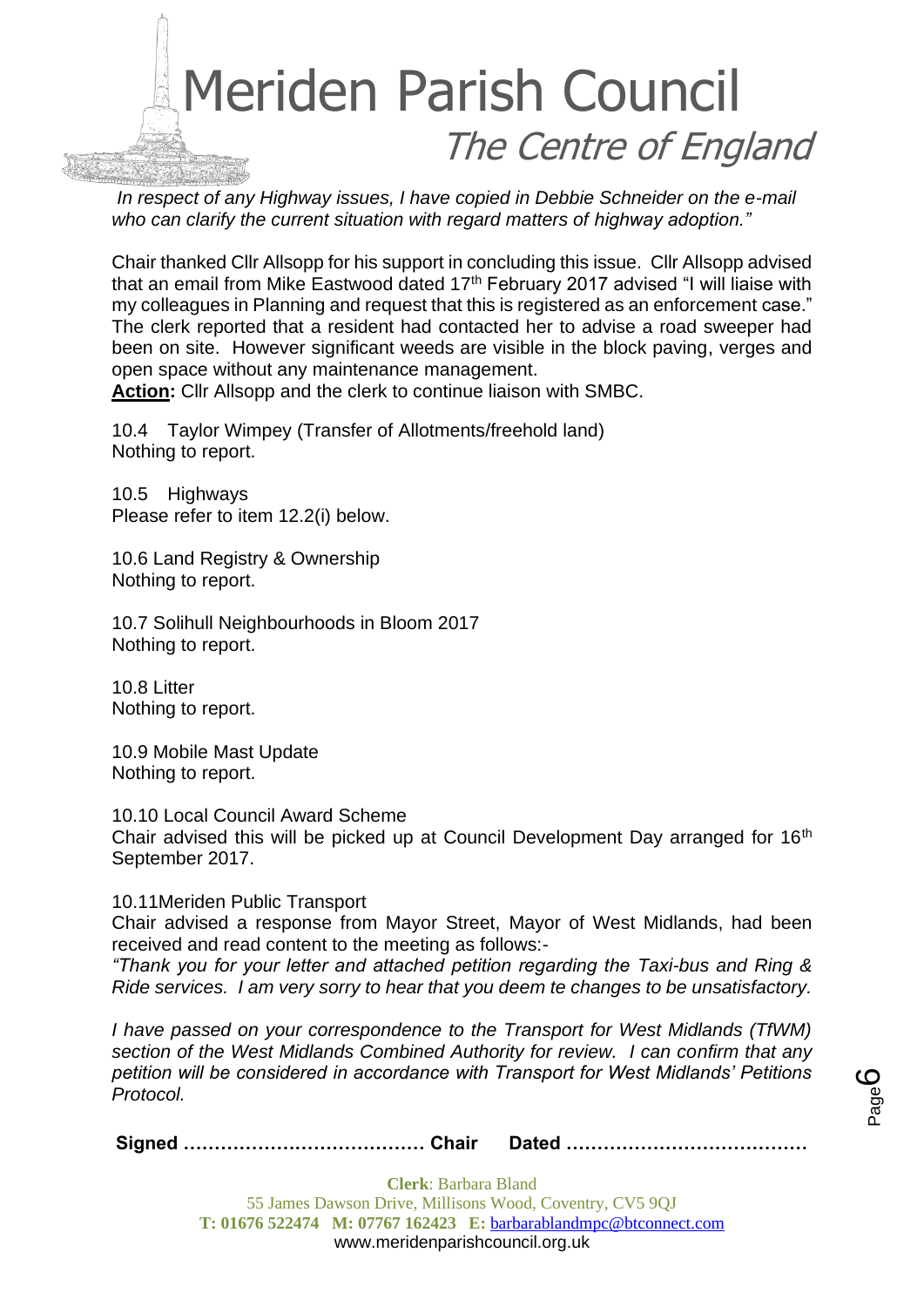

*As part of our detailed investigation we will engage with a number of stakeholders and as a petition with public support, this matter will be considered by elected Members of the Transport Delivery Committee at the Lead Member Meeting on 19th July 2017.*

*A member of the Transport for West Midlands' team will then be in touch with you regarding the outcome.*

*I very much hope that this issue can be resolved to the benefit of the local residents."*

A short discussion followed regarding (i) non response of TfWM as promised at last meeting; (ii) Hampton in Arden Petition – and sending it to Mayor Street; (iii) the TfWM promise to investigate the blue bus to take residents to Coventry and access the Mobility Centre for scooters and look into providing a similar service that Birmingham operates bringing mobility aids to a designated bus stop.

**Action: Clerk to formally write to TfWM reminding them there are items outstanding from last meeting with all TfWM, IGO and Ring & Ride representatives. Clerk to contact Hampton in Arden clerk.**

Chair reported the disappointed outcome from Cabinet meeting on 5th July 2017 at Civic Suite, Solihull, regarding the cessation of the Meriden school bus transporting children from Millison's Wood, and stated how appalled she was at the undemocratic process which will be viewed by the public. Meriden had a special case with the minimal saving to education budget v. the cost of improving footpaths and lighting, and the increased maintenance programmes required including private landowners to cut back their boundaries. The Safe Walking Assessment carried out did not take account of the return journey which included a half mile walk up Meriden hill. The public would not be impressed with the process of democracy as it seemed no account was taken on others views and therefore it seemed that the decision was predetermined. The discussion after the meeting with the three Councillors who were also unhappy with the decision said they would discuss with their leaders for the decision to be called in; it was not. Chair added that she had a discussion with the CEO of SMBC in a meeting with Chair of Solihull Area Committee and she sent an email to the Leader about her views of how the decision was arrived especially in the era of austerity

#### **11. Solihull Partnership Forum**

Nothing to report.

#### **12. Planning Matters**

12.1 Neighbourhood Planning Update Nothing to report.

12.1(i) Locality Funding Bid

**Signed ………………………………… Chair Dated …………………………………** Chair advised funding bid now completed and ready to submit. **Action: Cllr M Lee to confirm submission.**



Page  $\blacktriangleright$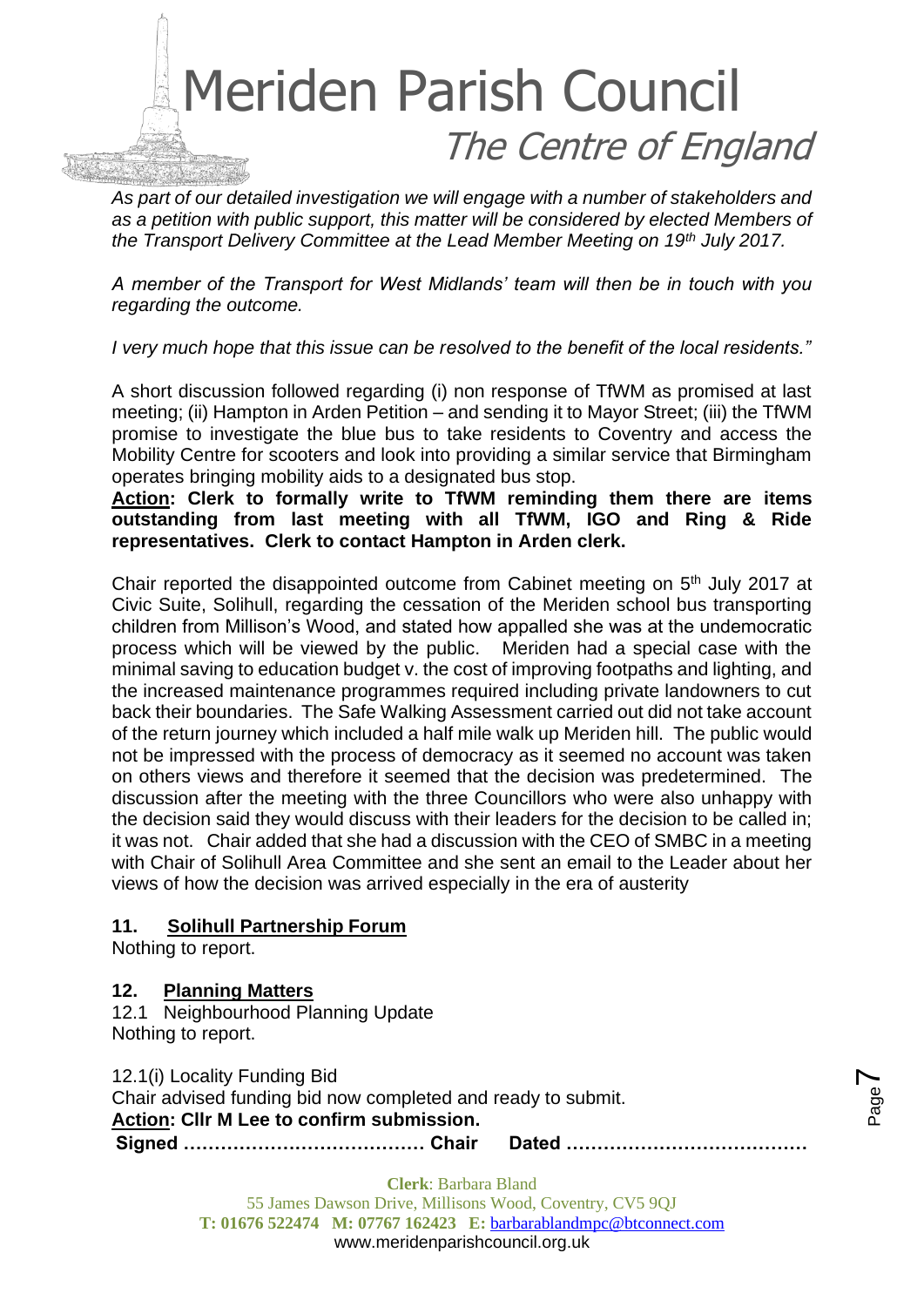

12.2 Neighbourhoods Community Action Plan

Chair circulated revised and updated Action Plan to Members present. Nothing further to report.

12.2(i)Evidence Base Highways Restriction Review (TRO)

Chair advised that she, Cllr M Lee and the clerk met with Ashley Prior to discuss traffic calming measures, discuss a management strategy and take advice on what can be achieved using the shared space concept and SMBC's support. We conducted a "drive-around" identifying hotspots of Main Road parking outside Manor, hatching, yellow lines, parking restrictions, Fillongley Road crossing and speeding, Hampton Lane speeding, Leys Lane "rat run", Birmingham Road speeding, all gateways into Village.

**Action: Ashley Prior to consider traffic calming measures and report back to Parish Council including providing a presentation on shared space concept in September, with invitations to attend Council Development Day or next Parish Council meeting.**

12.3 Solihull Local Plan Review & Meriden Sites Nothing to report.

12.4 Planning Application Status Updates

Chair advised that Cllr Haque had emailed the following update for Members:-

"Can you bring up tonight that I have made comment on the Meriden Park Homes appeal and as per planning committee, I have reiterated the comments from Neil Pearce (Planning Consultant) and SMBCs reason for refusal?

With regards to Pertemps, I have spoken to Lawrence Osbourne and it is not an application to extend the original, but actually an application to advise the detail on materials so he said there is nothing to pass comment upon. **Action: Cllr Haque and Planning Committee.**

12.5 Community Asset/Right to Bid Nothing to report.

12.5(i) Register Grade II Listed buildings not included in Heritage Listings for Green **Conservation** Nothing to report.

12.5(ii)Fields in Trust Chair advised that an email from Fields in Trust, Head of Programmes, confirming the following:-

"Thank you very much for the application for the Village Green.

**Signed ………………………………… Chair Dated …………………………………**